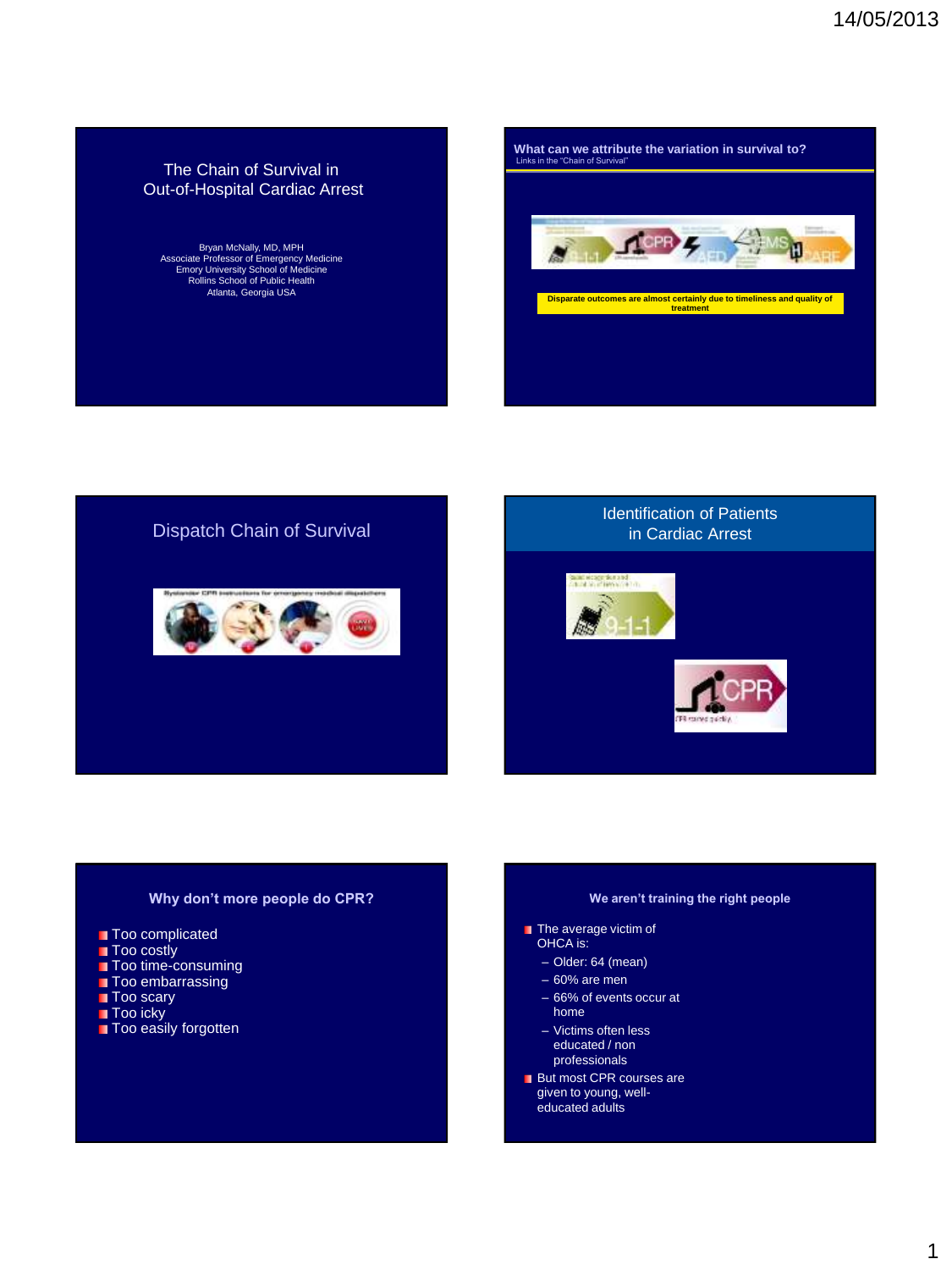# **CPR Truths**

- 1. Any CPR better than no CPR.
- 2. Doing CPR well is considerably better than doing it poorly.

### **If it works, why don't people do it more often?**

Despite widespread knowledge of benefit, rates of bystander CPR are abysmally low in most communities

# **Should lay rescuers even attempt rescue breathing?**

*"Why is it that every time I press on his chest he opens his eyes, and every time I stop to breathe for him he goes back to sleep?"*

Woman caller providing dispatcher-assisted CPR, circa 1999



### **Cardiocerebral resuscitation (CCR)**

- Also known as "hands-only" CPR
- Continuous-compression CPR without mouth-tomouth breathing in adults
- **T** Time required to deliver breaths detracts from compressions, which perfuse the coronaries
- Animal models and some human data show improved rates of survival vs. traditional CPR

Ewy G. Circulation. 2005;111:2134-2142.

## **Chest Compression Only CPR**

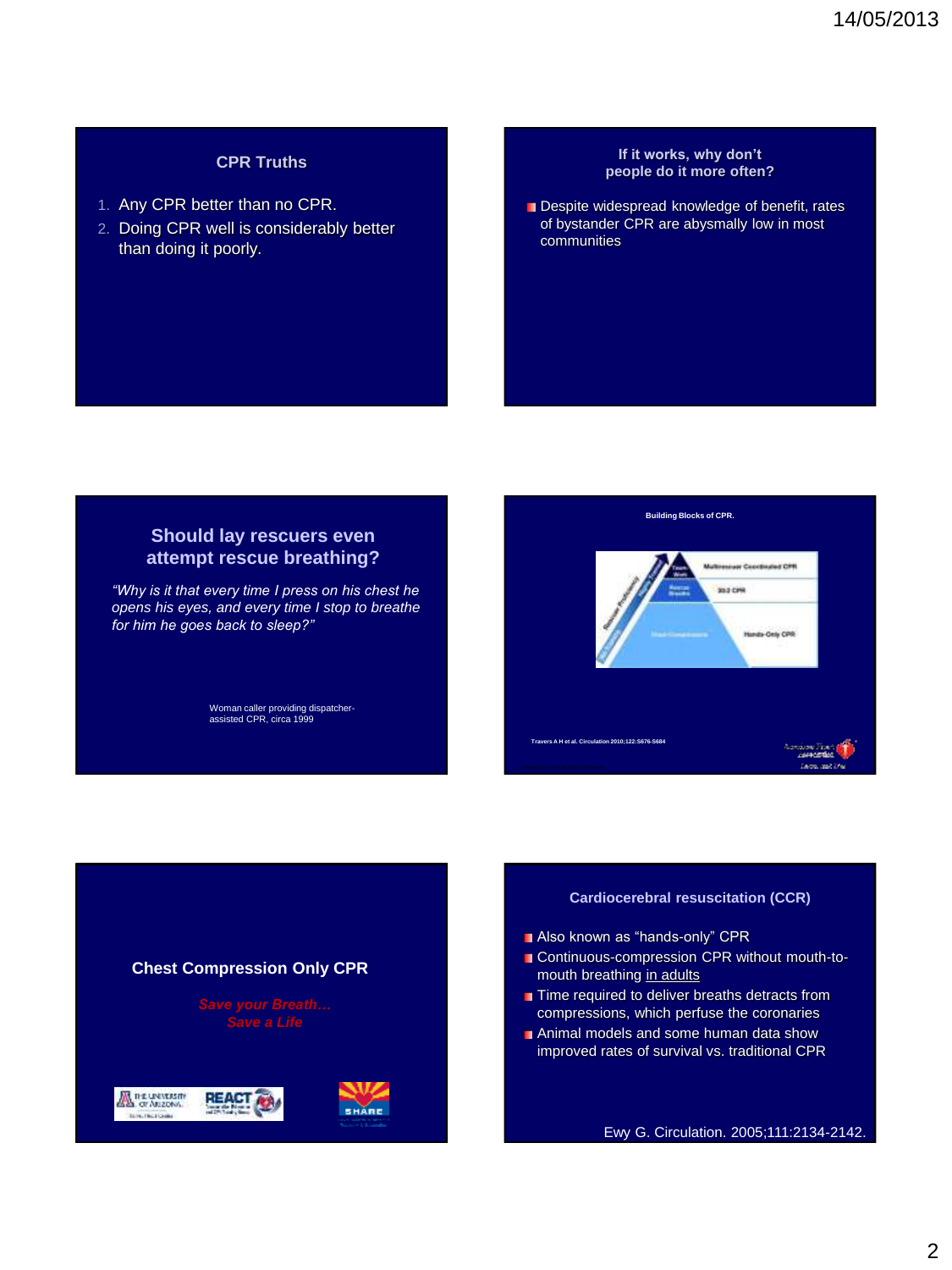# National Bystander CPR Data Cardiac Arrest Registry to Enhance Survival (CARES) 2005-2010

# Who First Initiated CPR

| <b>Who First Initiated CPR</b> | M        | w    |
|--------------------------------|----------|------|
| Lay Pienzer                    | 3,275    | 10.4 |
| Lay Person Family Member       | 3, 361   | 10.6 |
| Lay Person Medical Provider    | 3,003    | 12.3 |
| First Responder                | tt279    | 35.7 |
| Responding EMS Personnel       | $-9.612$ | 31.0 |
|                                | 31,625   |      |
|                                |          |      |
|                                |          |      |
|                                |          |      |
|                                |          |      |
|                                |          |      |
|                                |          |      |

### **Does CPR make a difference?**

- Delaying CPR for >10 min renders defibrillation ineffective (Valenzuela 1997)
- Bystander CPR triples the odds of survival and halves the risk of brain death (Herlitz 1994)
- Early CPR improved survival in 16 of 17 studies (odds ratios ranged from 1.9-11.5) (Cummins 1990)





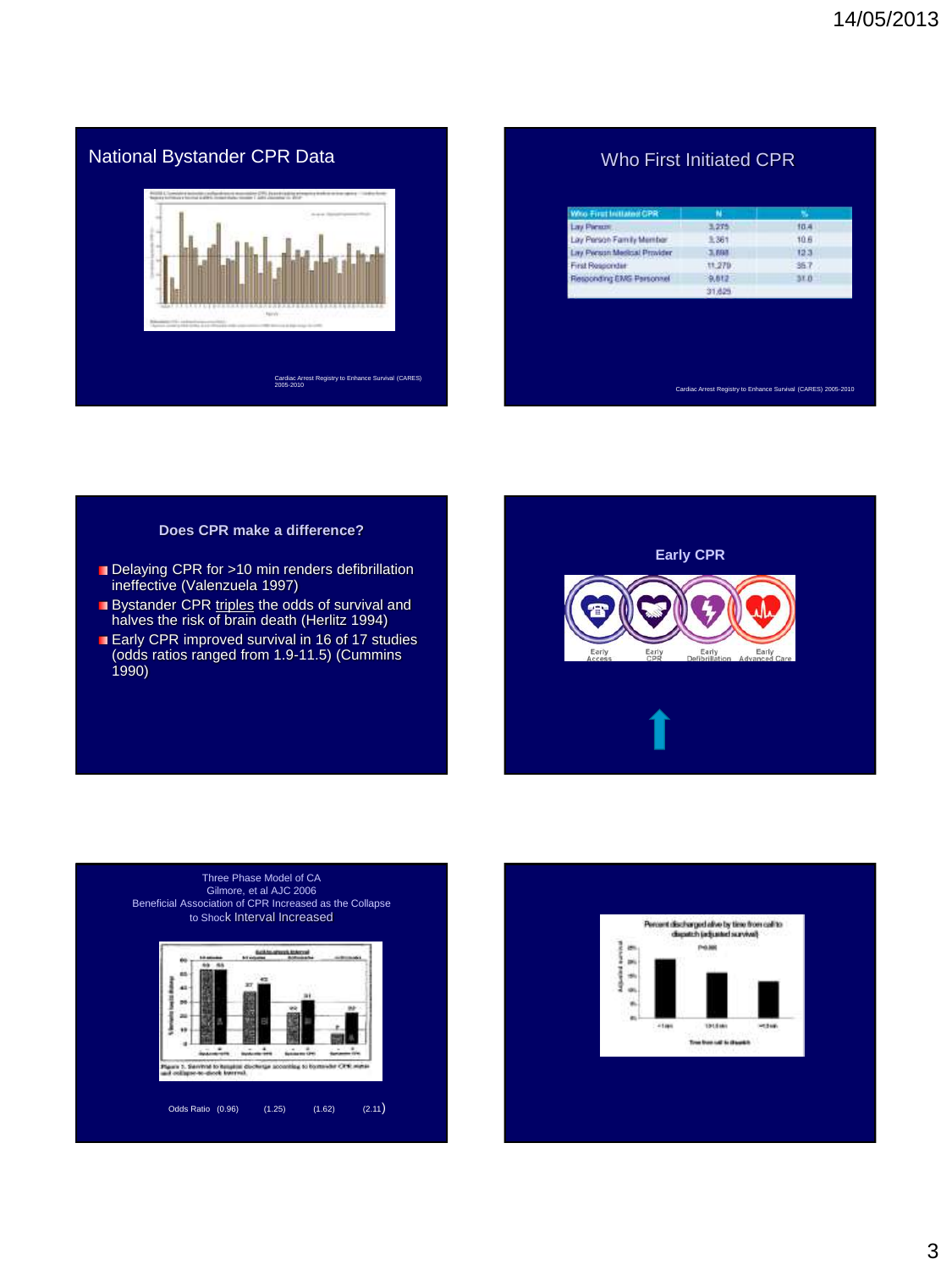# **"At a cardiac arrest, the first procedure is to take your own pulse."**

Rule 3 – *House of God*, by Samuel Shem

Most of us pump too slow and blow too fast.

# AHA Guidelines for CPR 2005

### **Emphasized 3 Important Points**

1)High quality CPR is an important determinant of survival

2)More victims of OHCA should receive bystander CPR

3) CPR must be performed effectively by bystanders and healthcare providers

# AHA Scientific Statement on Bystander CPR 2008

"CPR is an inexpensive and readily available technique that can save lives. Therefore, the number of people trained in CPR must increase, and the quality of CPR provided by every rescuer must improve."

Dr Ben Abella

### **Dispatcher-Assisted CPR**

- **First implemented in King County, WA**
- **Subsequently replicated in Memphis TN**
- **Programs now widespread**

### **DISPATCH**

### Quick and efficient call handling

Rapid Dispatch BLS Immediate recognition of cardiac arrest

Dispatch of ALS

Recognize presence of Public Access AED

Quick and efficient delivery of **CPR** 

### **Time is Critical**

Survival decreases by  $10\%$  for every minute treatment is delayed

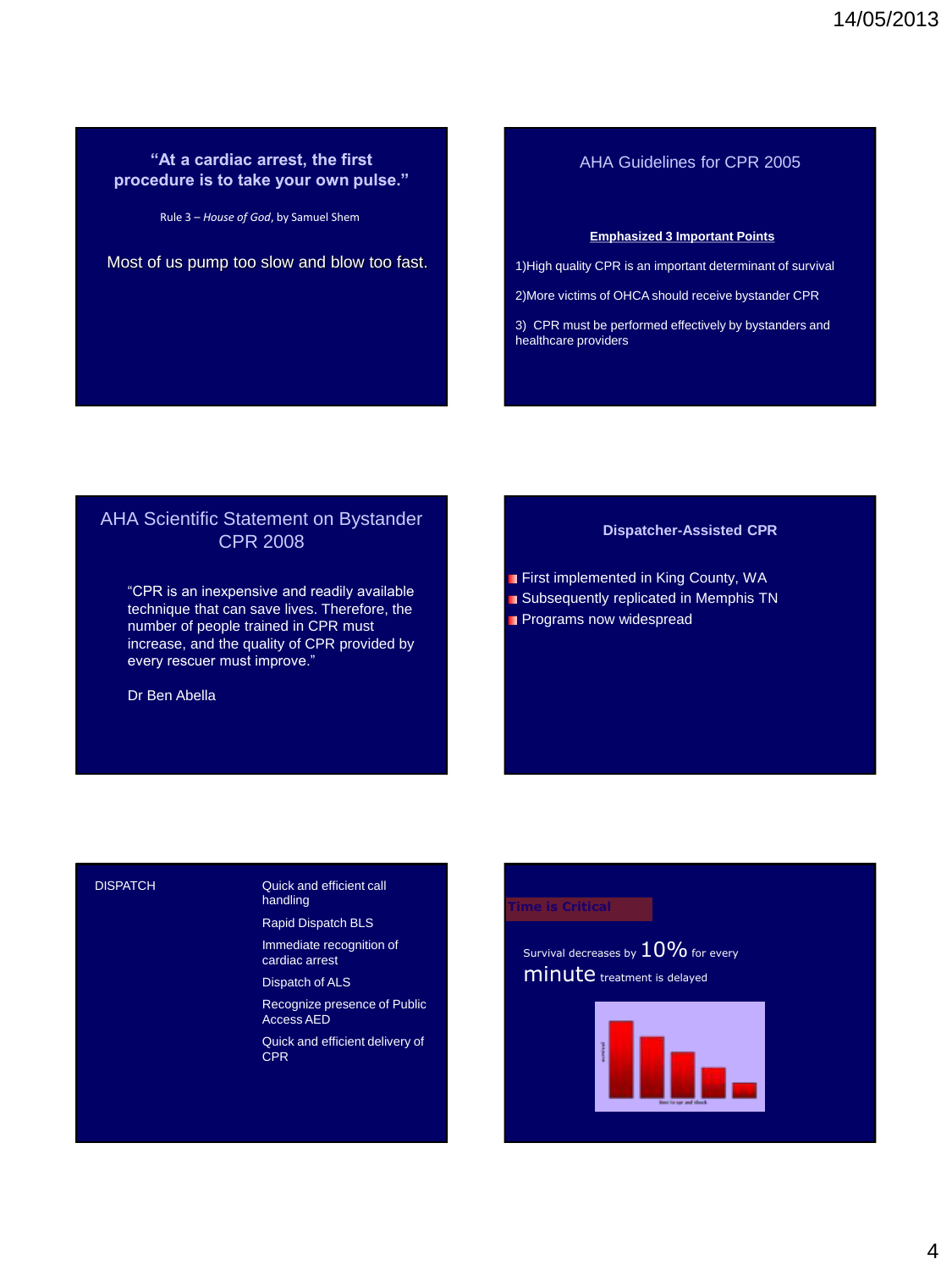# AHA DA-CPR Position Paper Four Recommendations for EMD

- Dispatchers should assess whether someone has had a cardiac arrest and if so, tell callers how to administer CPR immediately.
- Dispatchers should confidently give Hands-Only CPR instructions for adults who have had a cardiac arrest *not* caused by asphyxia (as in drowning).
- **Communities should measure performance of dispatchers and local EMS agencies, including how long it takes until CPR is begun**.
- **Performance measurements should be part of a quality assurance program involving the entire emergency response system including EMS and hospitals.**

### Metrics for Evaluation

### Table. Metrics for Evaluation of Dispatch and CPR<br>Prearrival Instructions Categorical Measure Time Component Dispatch of appropriate EMS Interval from receipt of call to roscumos **EMS** dispatch Adharance to the identification interval from receipt of call to sigorithm completion of algorithm Recognition of arrest/provision<br>of CPR preamival instructions Interval from receipt of call to<br>provision of CPR instructions interval from receipt of call to<br>performance of CPR Partormance of bystander CPR Primary obstacle to CPR CPR indicates conditioning resumbation; EMS, omargancy modes) sovietes.



# Public Access Defibrillation

| TABLE 3. Number* and percentage of persons who experienced and<br>those who survived an out-of-bospital cardiac assest", by clinical<br>characteristics - Curstus: Arrest Registry to Enthurse Survival (CARES)<br>United States, October 1, 2005-December 31, 2010 |                    |          |        |          |  |
|---------------------------------------------------------------------------------------------------------------------------------------------------------------------------------------------------------------------------------------------------------------------|--------------------|----------|--------|----------|--|
|                                                                                                                                                                                                                                                                     | Frantenced         |          |        |          |  |
| <b>haracteristic</b>                                                                                                                                                                                                                                                |                    |          |        |          |  |
| When Birth appointed AED reservings                                                                                                                                                                                                                                 |                    |          |        |          |  |
| Buttanch                                                                                                                                                                                                                                                            | 1,168              | CL33     | $-174$ | CELES-   |  |
| 411 import                                                                                                                                                                                                                                                          |                    | $-86.32$ | 2,758  | $-13.71$ |  |
| Texa                                                                                                                                                                                                                                                                | ST 59377 - (NOR B) |          |        |          |  |

Cardiac Arrest Registry to Enhance Survival (CARES) 2005-2010

| one time transaction in this detailed its date for the total and the | TABLE 1. Number and plenomoge of pensins who experience |              |          |
|----------------------------------------------------------------------|---------------------------------------------------------|--------------|----------|
| and characteristics - divised blates, 3006-3018                      |                                                         |              |          |
| <u>Thursday, marked block and</u>                                    | -                                                       |              |          |
| <b>Charlestown</b><br><b>KIND OF</b>                                 |                                                         |              |          |
| <b>Rest Initiated CTR</b>                                            |                                                         |              |          |
| <b>ButAklay</b>                                                      | <b>LIN. 440</b>                                         |              | Ĵ,       |
| <b>RIT Ausparent</b>                                                 |                                                         | 2,184 . 113. | 18       |
| 7.77777<br>letal                                                     | 6,540<br>지난한 동화                                         | 100.         | ĽĖ<br>13 |
| Satisfacturer of the control<br>is first spotial AED/monitor         |                                                         |              |          |
|                                                                      | <b>Concerto</b>                                         |              |          |
| w.<br>ELL Recurrentes                                                | 11, 22, 21                                              | HLL-         | Lit      |
| ---                                                                  | 4,243                                                   | ж            | LZ       |